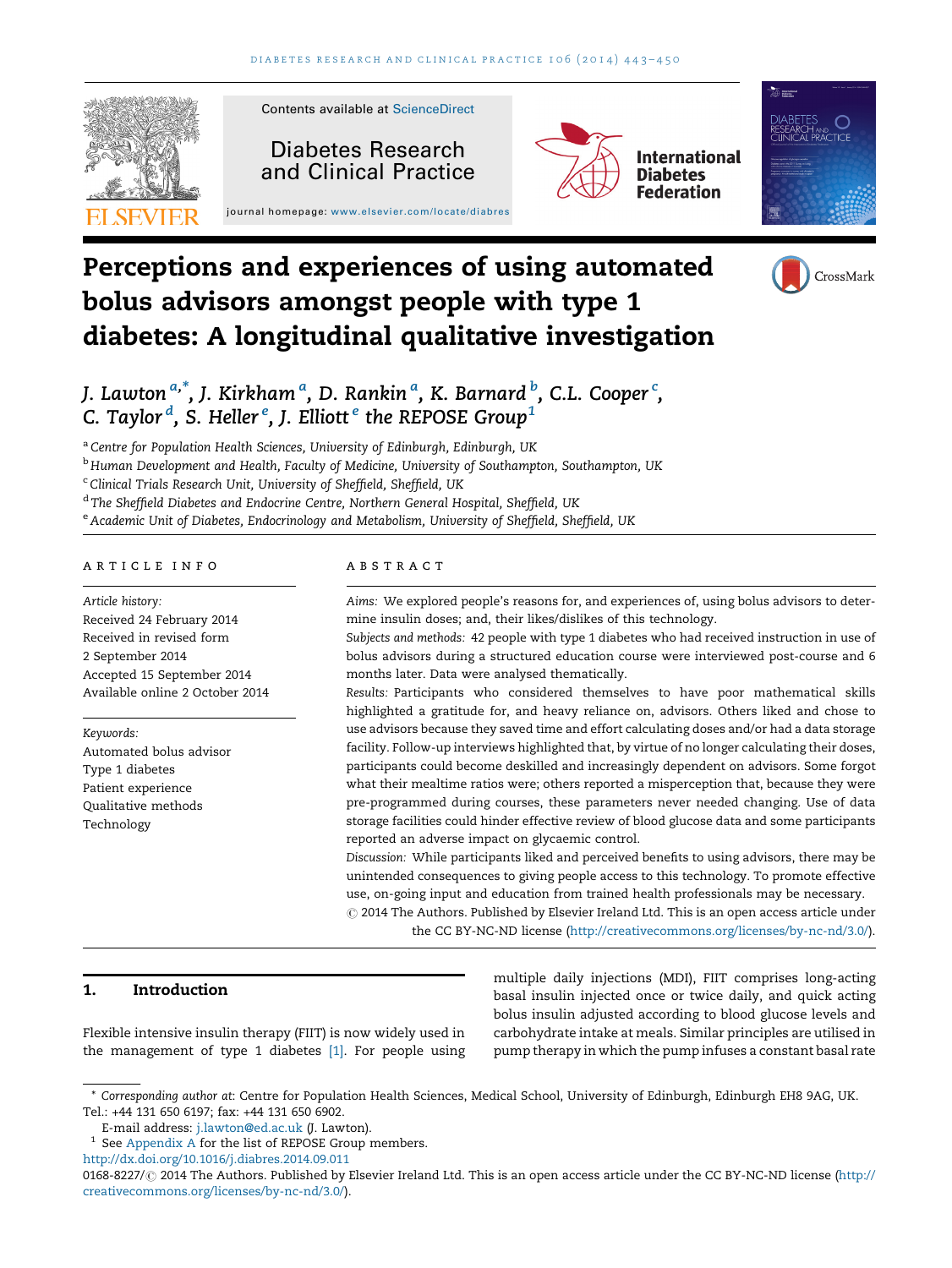over 24 h, with patient-activated boluses to cover meals/ snacks and to correct high blood glucose. Many people do not determine their bolus doses correctly, which may result in persistent hypoglycaemia and/or hyperglycaemia [\[2,3\]](#page-7-0) and poor numeracy skills have been implicated [\[4,5\].](#page-7-0) Manually calculating bolus doses can be complex and challenging as individuals need to consider various parameters, including their current blood glucose reading, quantity of carbohydrate to be consumed, insulin sensitivity, insulin-to-carbohydrate ratio and target blood glucose. Hence, people who lack numeric skills may resort to guesswork, empirical estimates or even to reinstating fixed prandial doses [\[5–8\]](#page-7-0).

To aid determination of bolus doses, automated bolus advisors are increasingly being used [\[7\]](#page-7-0). These provide recommendations for mealtime and correction boluses based on an individual's current blood glucose reading, planned carbohydrate intake and individualised, patient-specific parameters which are pre-programmed in (e.g. an individual's mealtime insulin-to-carbohydrate ratios, insulin sensitivity and blood glucose targets), as well as taking into account the previous insulin dose. Hence, for dose adjustment advice to be accurate, the correct parameters must be used, and it may take time for individuals' insulin-to-carbohydrate ratios and insulin sensitivity to be established. Furthermore, as insulin sensitivity may change (e.g. due to pregnancy, weight loss/gain, changes in physical activity patterns) the ratios required to determine mealtime and corrective boluses may need to be altered over time [\[5\].](#page-7-0) Hence regular review of blood glucose readings and other data is essential to ensure the correct parameters are used.

Research suggests that bolus advisors can lead to shortterm improvements in pre-prandial [\[9\]](#page-7-0) and post-prandial blood glucose levels in pump users  $[8,9]$ , with a pilot trial involving MDI users observing improved glycaemic control maintained over 12 months [\[10\]](#page-7-0) and a more recent RCT finding improved glycaemic control at 26 weeks [\[11\].](#page-7-0) Improved treatment satisfaction has also been observed amongst bolus advisor users [\[9,11,12\]](#page-7-0), which has been attributed to reduced burden and stress because individuals are not required to perform complicated mathematical calculations [\[12,13\].](#page-7-0) Surveys have also found increased confidence in bolus calculation, improved ability to control blood glucose levels and improved overall wellbeing amongst advisor users [\[6,13\].](#page-7-0)

While research has focused on clinical and psychological issues, little is known about how people with type 1 diabetes actually use bolus advisors in their everyday lives, their likes and dislikes of this technology, and whether, how, and why, their use of bolus advisors may change over time. In this paper we report findings from a qualitative investigation in which we interviewed participants in a randomised controlled trial which compared people with type 1 diabetes using MDI and pumps respectively – the REPOSE (Relative Effectiveness of Pumps Over MDI and Structured Education) Trial.

In the REPOSE Trial, participants were taught how to use bolus advisors during a five day structured education course (DAFNE – Dose Adjustment for Normal Eating  $[14]$ ) – AccuChek<sup>®</sup> Aviva Expert meters (Roche Diagnostics) in the case of MDI participants and MiniMed Paradigm<sup>®</sup> Veo<sup>TM</sup> Bolus Wizards<sup>®</sup> (Medtronic) in the case of pump participants. See Box 1 for more details about the instruction and education received.

## Box 1. Instruction and education received during DAFNE courses on REPOSE Trial

During their 5 day courses, participants were:

- Taught how to count carbohydrates (expressed as 10-g carbohydrate portions) and calculate mealtime insulin dose requirements as ratios to the number of carbohydrate portions consumed.
- Required to undertake regular review of self-monitoring of blood glucose readings (normally taken premeal and pre-bed) and instructed how to interpret patterns and/or changes in readings to calculate and adjust mealtime ratios and insulin dose requirements to meet or maintain pre-prandial and bedtime targets.
- Given instruction on how to calculate and use corrective insulin or additional carbohydrate portions to help maintain blood glucose readings within recommended target ranges (5.5–7.5 mmol/l before breakfast, 4.5–7.5 mmol/l before other meals, 6.5–8.0 mmol/l before bed in the DAFNE programme).
- Encouraged to undertake mathematical calculations mentally for the first two days so that when the bolus advisers were introduced and programmed under the supervision of the course Educators using a trial standard operating procedure (SOP) on day three, individuals could make informed judgements about the advisor calculations for the remainder of the week and begin to make alterations to their personalised settings where relevant.
- Courses were normally delivered by two experienced DAFNE Educators – a diabetes specialist nurse and a dietitian.

Following the courses, participants' routine diabetes care and clinical reviews were provided by their usual health care providers. However, they were required to attend appointments at 6, 12 and 24 months in order for biomedical and quantitative psychosocial data for the trial to be collected and for data from metres and pumps to be downloaded. Educators were also present at data collection clinics to provide support and advice and to respond to any issues that arose during the data collection process (e.g. for participants who were having ongoing problems with glycaemic control, hypoglycaemia or adverse events).

The aim of the qualitative research was to explore participants' experiences of using bolus advisors post course and over time and their likes and dislikes of this technology. The objectives were to aid interpretation of the findings of clinical and psychological research (including the findings of the REPOSE trial) and provide recommendations for supporting patients to use advisors effectively in the future.

## 2. Subjects and methods

## 2.1. Rationale for a qualitative design

Qualitative approaches are recommended when little is known about the area of investigation [\[15,16\]](#page-7-0). Rather than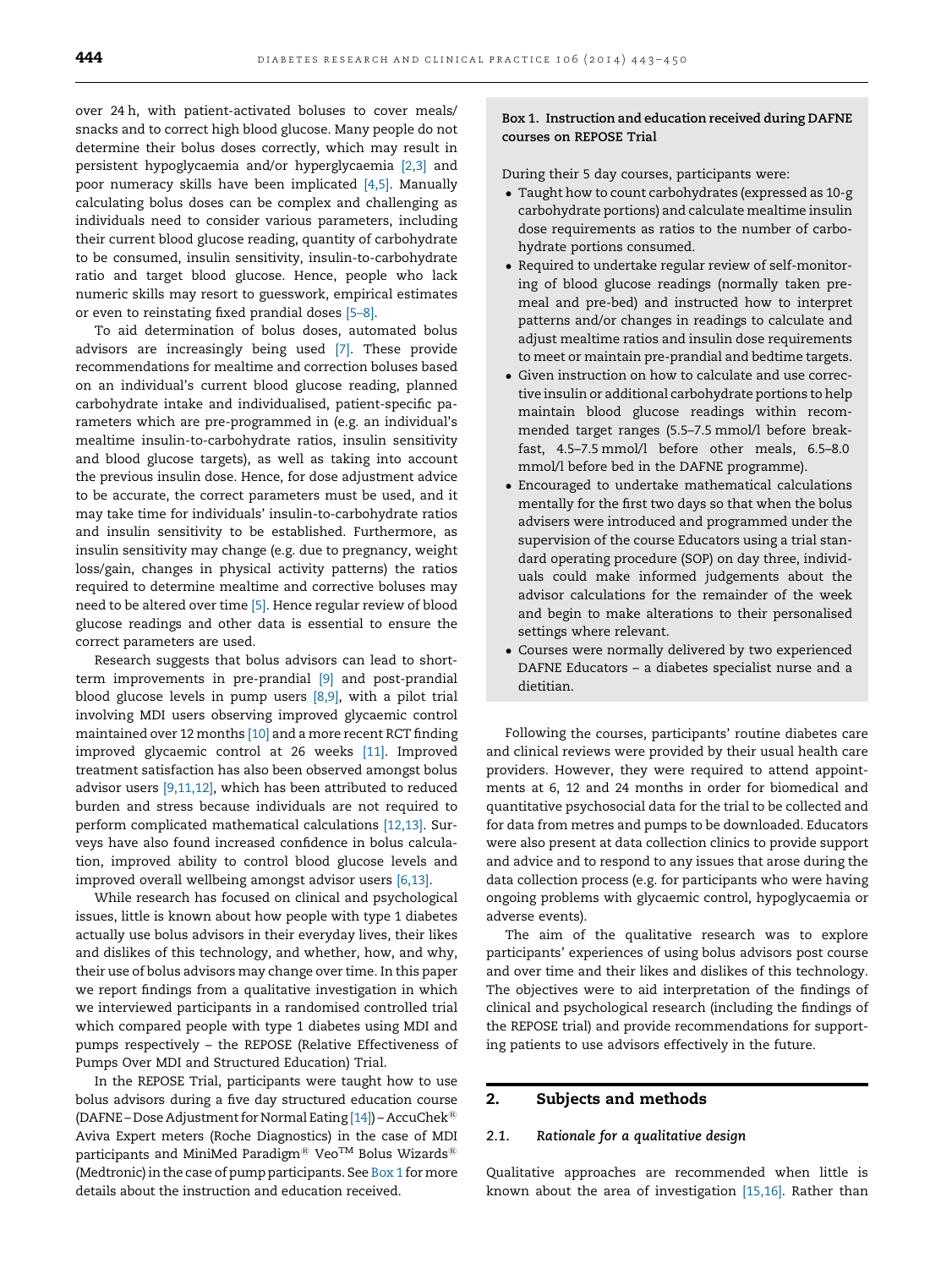seeking to quantify an issue or test a pre-determined hypothesis, qualitative approaches aim to open up and explore new avenues of enquiry by using flexible, open-ended approaches which allow participants to raise and discuss the issues which they perceive as salient, including those unforeseen at the study's outset [\[15,16\].](#page-7-0) As such, qualitative approaches provide a powerful and effective method of uncovering and exploring people's perspectives, understandings and experiences; in this particular instance, their experiences of using a bolus advisor. To do this in the current study, a longitudinal design was employed, in which participants were interviewed within two weeks of completing their DAFNE courses (baseline) and 6 months later. This design enabled participants' own understandings and experiences of using bolus advisors to be captured and explored in-depth, and any continuities and changes in their use of this technology to be identified and explored.

## 2.2. Recruitment and sampling

Participants were recruited from seven REPOSE centres across the UK with roughly equal numbers recruited from each centre. When participants were consented to take part in the trial, they were asked whether they would be willing to be approached to participate in the qualitative research. Participants who gave their agreement were purposively sampled so that both pump and MDI users were interviewed and so there was broad, and roughly equal representation of ages, gender, diabetes duration and occupational/SES groups in the final sample. Sampling was undertaken by the qualitative research team who kept a recruitment log which was updated weekly and who liaised with the trial team in order to select participants for the qualitative study who met the required sampling criteria.

#### 2.3. Data collection

Recruitment and baseline interviews were staggered, to allow for concurrent data collection and analysis, in line with the principles of Grounded Theory research [\[17\]](#page-7-0). This enabled issues arising in earlier interviews to be examined and explored in-depth in later interviews. Interviews were conducted at a time and in a location chosen by participants (mostly their own homes). These interviews were informed by topic guides which contained a series of open-ended questions which helped to ensure the discussion remained relevant to the study aims and objectives, whilst providing the flexibility needed for participants to talk in depth, and in their words, about their experiences. These topic guides were developed in light of literature reviews, observation of courses, input from course educators, and revised in light of on-going data analysis. Relevant areas explored are outlined in Box 2. The same topics were covered with all participants. In addition, each person's baseline account was reviewed before their 6 month interview to enable follow-up of specific issues raised by particular individuals. Interviews averaged 1 h, were digitally recorded and transcribed in full. Recruitment and data collection was stopped when an on-going analysis of the data highlighted that no new findings or themes were emerging from new

## Box 2. Topics explored in the interviews

- Historical experiences of diabetes management and health service contact (baseline interview).
- Perceived confidence/ability to undertake mathematical calculations (baseline and follow-up).
- Initial perceptions of bolus advisors (baseline); reasons for choosing/not choosing to use advisor (baseline); reasons for continuing or discontinuing use (follow- $\ln$
- Likes/dislikes of the advisor (baseline and follow-up); changes in perceptions of advisors (follow-up).
- Everyday experiences of using advisor, reasons for following/not following recommended doses; perceived impact of using advisor on diabetes self-management (baseline and follow-up).
- Changes made to settings and individual parameters by whom, how, and why? (follow-up), contact with health professionals (follow-up).
- $\bullet$  Information and support needs to facilitate effective use of advisors (baseline and follow-up).
- Recommendations for how advisor technology could be improved (follow-up).

interviews. Interviews were conducted between June 2012 and June 2013.

### 2.4. Data analysis

A thematic analysis was undertaken by two experienced qualitative researchers (J.L. and J.K.) who independently reviewed all data before attending regular meetings to compare their interpretations and reach agreement on recurrent themes and findings. Each individual's baseline and 6 month interview was compared, and attention was paid to any continuities and changes in their use of bolus advisors over time, and the reasons for these. Participants' longitudinal accounts were also compared and contrasted, enabling the identification of overarching themes which cut across different people's experiences [\[18\].](#page-7-0) Initially, the interviews with MDI and pump users were treated as two distinct datasets and subjected to comparative analyses to see if there were any differences in the experiences reported by the two groups. However, as the main issues and experiences reported by participants were found to be the same in both groups, the two datasets were combined in the final analysis. The final coding frame, which reflected the original questions and emergent themes, was developed once all data had been reviewed and consensus reached on key themes and findings. NVivo9, a qualitative software package, was used to facilitate data coding/retrieval.

The REPOSE clinical trial, including the qualitative substudy, was approved by the North-West Research Committee (Liverpool West), approval number 11/H1002/10. Below, data are tagged with the participant's treatment arm (M for MDI, P for pump), identifying number and interview round (e.g. M7.2 refers to the second interview with MDI participant 7).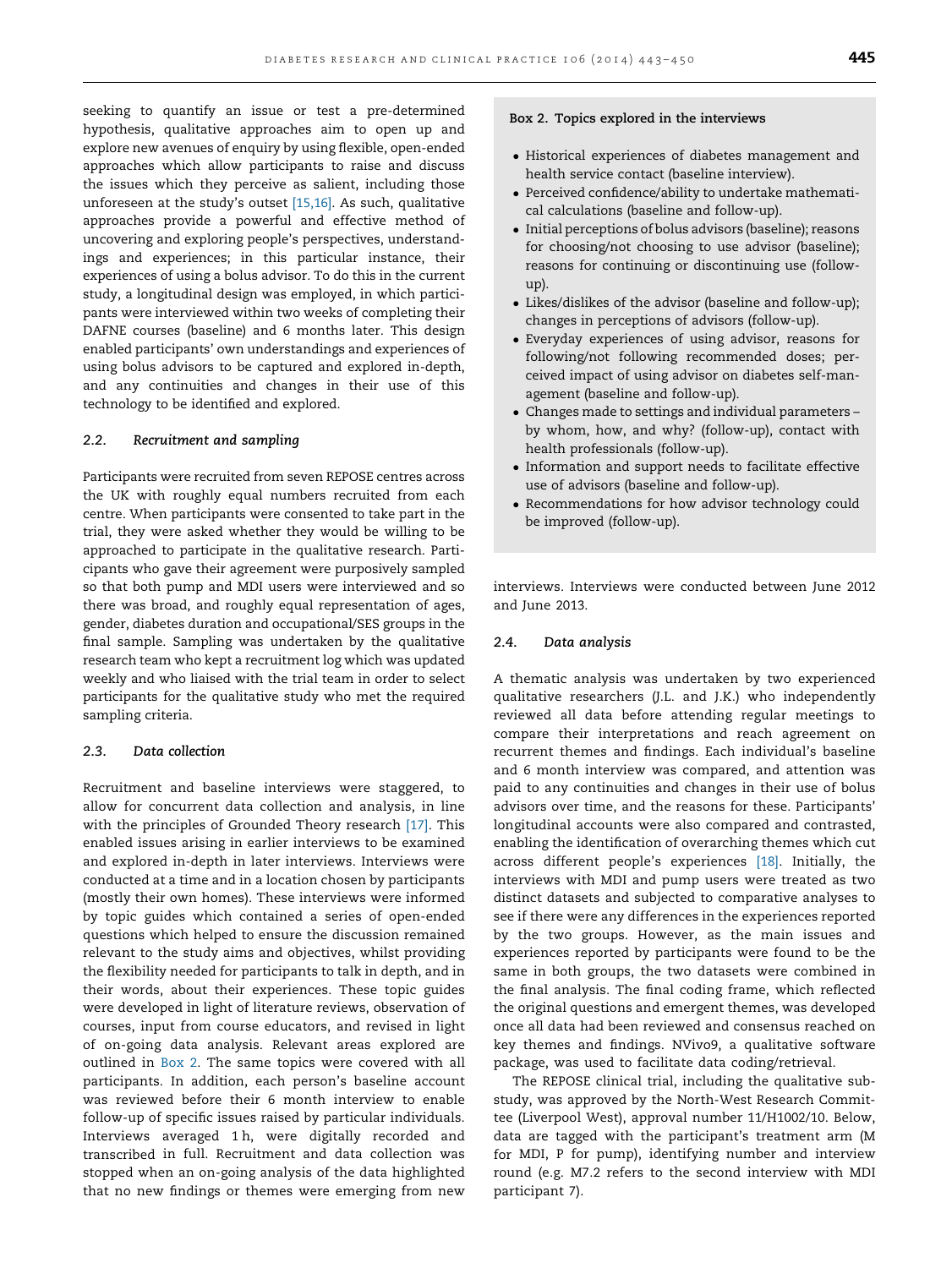## 3. Results

45 people were recruited but 3 could not be contacted for follow-up interviews; hence, the final sample comprised 42 participants of whom 23 were pump and 19 MDI users – see Table 1. Of these, 36 (86%) reported using their bolus advisors in their baseline interviews, with 32 (76%) still using them 6 months later. Below, we consider the perspectives and experiences of those who chose to use advisors and how their use of advisors changed over time, before outlining why some people decided not to use, or stopped using, this technology. As key findings cut across pump and MDI users' accounts, data from these two participant groups are reported together.

# 3.1. Baseline accounts

3.1.1. Motivations for and perceived benefits of using advisors Participants reported a variety of reasons for using their advisors and associated benefits, which broadly cohered into three categories. Participants ( $n = 14$ ) who considered themselves to have poor mathematical skills highlighted a gratitude for, and reliance on, their advisors from the outset: ''Because I was the worst, I was terrible at maths at school, I rely on it'' (M10.1); ''I absolutely live by that machine; it's fantastic, it's been invaluable'' (M8.1). Indeed, these participants, who were mostly older/retired and from unskilled or semi-skilled occupational groups, questioned how they would have successfully implemented a FIIT regimen without access to this technological support:

''I mean, for example, this morning my blood was 10 and I knew I was having a bowl of quick porridge, that's 3 units, so I had the six for the three lots of carbs, and then it, my machine said you need 2, 2 more units, so I had 8 this morning, I don't know how I would have managed to work that out.'' (M8.1)

Other participants ( $n = 17$ ) who expressed greater confidence in their mathematical skills described choosing to use

| Table 1 - Demographic characteristics, diabetes preva-<br>lence and glycaemic indicators of 42 adult patients. |                               |
|----------------------------------------------------------------------------------------------------------------|-------------------------------|
| Age (years)                                                                                                    | $41.3 \pm 12.5$ ; range 24–66 |
| Gender (%)                                                                                                     | 47.6% female                  |
| Diabetes duration                                                                                              | $17.8 \pm 12.9$ ; range 1–41  |
| at baseline (years)                                                                                            |                               |
| Occupation                                                                                                     |                               |
| (% at baseline)                                                                                                |                               |
| -Professional                                                                                                  | 31                            |
| -Semi-skilled                                                                                                  | 36                            |
| -Unskilled                                                                                                     | 9.5                           |
| -Student                                                                                                       | 7                             |
| -Unemployed                                                                                                    | 16.5                          |
| $HbA_{1c}$ (mmol/l,                                                                                            |                               |
| IFCC; %, NGSP)                                                                                                 |                               |
| Baseline                                                                                                       | $71 \pm 14$ , range           |
|                                                                                                                | 46–104; $8.6 \pm 1.3$ ,       |
|                                                                                                                | range 6.4–11.7                |

advisors because they saved time and effort: ''it just makes it less work, to be honest'' (M20.1); ''I'm just lazy with the maths really. I don't want to be working that stuff out, so if it's going to do it for me, that's fine, it's much easier to let it do it" (P23.1). In addition, by virtue of being fast and easy to use, these participants described bolus advisors as facilitating accurate determination of doses when they experienced poor concentration due to hypo or hyperglycaemic excursions. As a consequence, participants worried less about miscalculating doses:

''Cos, like I've just said, if I were running 4 points high, I'd be trying to think back, how many units I need and then you start getting flustered, and start trying to, which makes you worse, your sugars are going up, and because your sugars are high you start feeling ratty anyway, and then you start thinking ''Oh, I can't work this out'' so you dial too many on then, before you know it, your sugars have dropped.'' (P30.1)

The remaining participants  $(n = 5)$  claimed their primary reason for using their advisors was because they had a data storage facility:

''because I'm on a 1:1 ratio it's pretty simple. . . I mean the main reason I'm using it is because when I get round to downloading my results onto my laptop or whatever, it will offer me more information, it has all my dosages and carbohydrates on there as well.'' (M15.1)

Hence, as M15 further suggested, using a paper diary, which would have been more burdensome and time-consuming, was not necessary.

# 3.1.2. Initial experiences of using advisors and calculating doses

With the exception of those who highlighted very poor mathematical skills, participants, at baseline, described undertaking their own mental or manual calculations alongside using their advisors, because as P4 pointed out, ''I don't want to rely on something to do the maths, I try to work it out myself first and then just check it against the wizard'' (P4.1), or, as P43 suggested, because, ''I don't quite trust it yet, won't accept what it says for truth sort of thing. I always make the measurements in my head, just to be sure it's right'' (P43.1).

In general, participants claimed to agree with, and administer, the recommended doses. However, several  $(n = 12)$ highlighted occasions when they had made slight adjustments to take account of planned physical activity or because the blood glucose targets they were aiming for were higher or lower than those programmed in during their courses:

''If it gives me 6.5 and I think to myself I'm going to go and sort the shed out and all that, 0.5 might be a bit too much. So I tend to, I might take 6, and I think well, if it's a little bit higher in an hour and a half, I can do a correction.'' (P26.1)

"The only time I've not taken its advice has been at bedtime when I've been high and it's told me to take 2 units, I've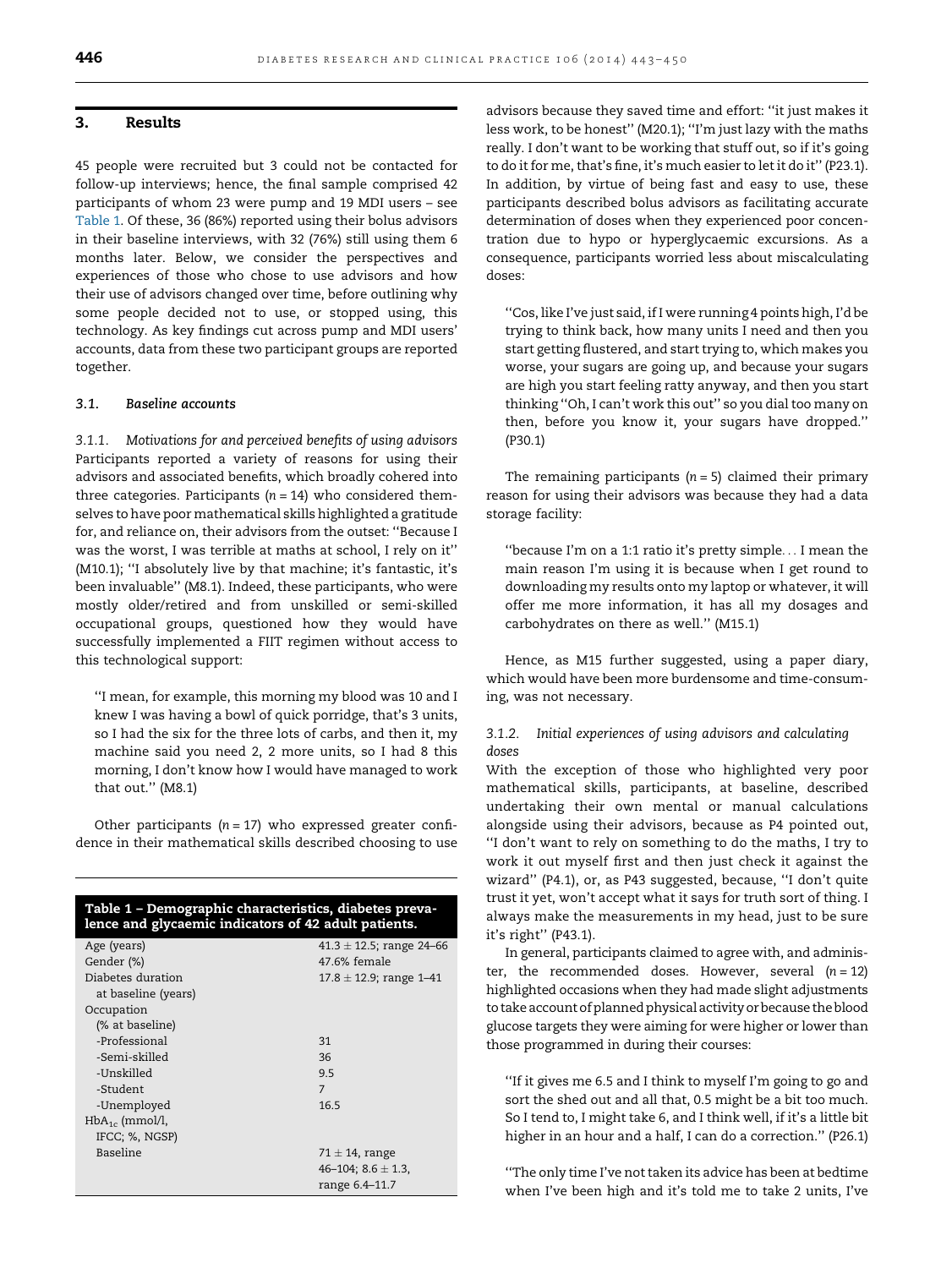taken 3 or even 4 because I'm not worried about having hypos.'' (M10.1)

## 3.2. Six month accounts

#### 3.2.1. Dependency and deskilling

Participants with poor mathematical skills reported an ongoing and heavy dependence on their advisors at 6 months, a situation which became apparent when equipment broke or was misplaced, with individuals reporting being ''absolutely at a loss'' (M14.2). Amongst other participants, there were notable changes in how they used their advisors over time. While some  $(n = 6)$  continued to do their own calculations, the majority, like M13, who had initially ''double-checked everything'', discussed how, ''lately I don't do any calculations at all'' (M13.2). As these participants suggested, having access to technology which was fast and easy to use had led to their becoming ''lazy'' (P39.2) and to their administering the doses recommended by their advisors in increasingly unreflective and unquestioning ways:

''It probably does make you lazy, because I don't really have to think about it much, you know, you can do your blood and then put in what you're having, have a quick look at it and not really think any more about it.'' (P39.2)

''I'll click it and I enter the amount of carbs and that's it, I just go with whatever the wizard tells me, without really thinking about it.'' (P31.2)

By virtue of no longer doing their own calculations, participants also described how easy it was to forget what their ratios actually were: ''the only thing I could forget is the ratios of DAFNE, but the machine knows that'' (M9.2); ''they're not in my mind but they're programmed into the machine'' (M 9.2). Hence, these participants had inadvertently become dependent on their advisors to determine their doses for them.

## 3.2.2. Impact on disease self-management

In some cases  $(n = 14)$ , reliance on an advisor and/or unreflective practices of administering ''whatever the wizard tell me'' were later found to have had a detrimental impact on glycaemic control. This included, P2, who described recently attending a routine diabetes review appointment where, ''they found out I was having readings of 20 and 25 [mmol/l] and they got in touch with [course educator] and she hauled me in and had a look at the machine and altered it [ratio], from 1:1 to one and a half to one'' (P2.2). Likewise, P3, who had ''always followed what it [advisor] is suggesting'' described how, over a period of several months, he had had to ''give myself an extra 2 or 3 [units] every other hour to try and bring it down late morning.'' This problem was not identified and addressed until P3 attended a 6 month trial data collection appointment where, with input from educators, his morning mealtime ratio was changed.

Only a minority of participants  $(n = 3)$  reported having independently altered their ratios since their courses. In most cases, as P2 or P3 reported above, if changes had needed to be made, these had not occurred until a routine diabetes review or trial follow-up appointment. In most cases, participants implicated a lack of confidence, poor analytical skills, and/or

deferential attitudes towards health professionals to account for not considering or making any independent adjustments: ''I suppose I'm kind of subconsciously waiting for somebody with more expertise to sit down with me and suggest these changes'' (M13.2); ''I'm the kind of person that, as I said, I don't like to do stuff on my own, I'm afraid in case I do something wrong and I don't want to go hypo'' (P24.2).

However, participants also implicated their bolus advisors. Some  $(n = 6)$ , for instance, reported not knowing how to change the settings on their advisors, and, hence, described leaving their ratios unchanged until they received health professional input. Others  $(n = 8)$  shared a misperception that, by virtue of being pre-programmed into their advisors at the time of their courses, their ratios and targets would never need to be altered: ''well, it's permanently programmed into the software . . . so I'd just assumed that everything would stay the same'' (P27.2); ''I haven't ever changed it [ratio settings] because it was set up for me and I thought that was it'' (P42.2). Hence, when these participants did identify or attempt to address problems with their blood glucose readings, they focused on physical activity patterns or on altering background/basal doses: ''it's your basal's that going to have to be tweaked. . . cos your bolus, I don't really think you have to tweak'' (M18.2). Poor recollection of ratios and/or targets by virtue of them being pre-programmed was also implicated by some individuals  $(n = 11)$ : "they're [targets] not in my mind, they're programmed into the machine, hence I wouldn't know what numbers are [in order] to change them'' (M14.2).

Furthermore, whilst during their courses, participants kept a manual (diary) record of the blood glucose readings and other data (e.g. carbohydrate portions consumed) and received training on how to review these data in order to adjust their ratios and other parameters, many described manual record keeping as burdensome. Hence, the majority  $(n = 27)$  reported how, over time, they had taken advantage of, and become reliant on, the data storage facilities on their advisors: ''I'm basically now entering everything into the advisor rather than writing stuff down'' (M13.2). However, use of this automated feature, as such participants further reflected, also resulted in them reviewing their data less frequently, and sometimes not all: ''I haven't looked at the data really'' (M13.2); ''Um, I'm relying too much on the meter's memory for that rather than making a record and going through it, trying to figure out patterns'' (M16.2). Hence, it was not until a review appointment was attended that individuals, such as M13, actually recognised that there was problem with their blood glucose readings which required a ratio or other parameter to be changed:

''since the course I've never once set down and looked at the data myself so the meeting [6 month follow-up] was the first time I actually saw the data, and things were. . .the figures weren't as good as I anticipated.'' (M13.2)

## 3.2.3. Reasons for stopping/never starting

While two participants chose not to use an advisor from the outset because they were worried it would deskill and disempower them: ''I did feel like it was talking the control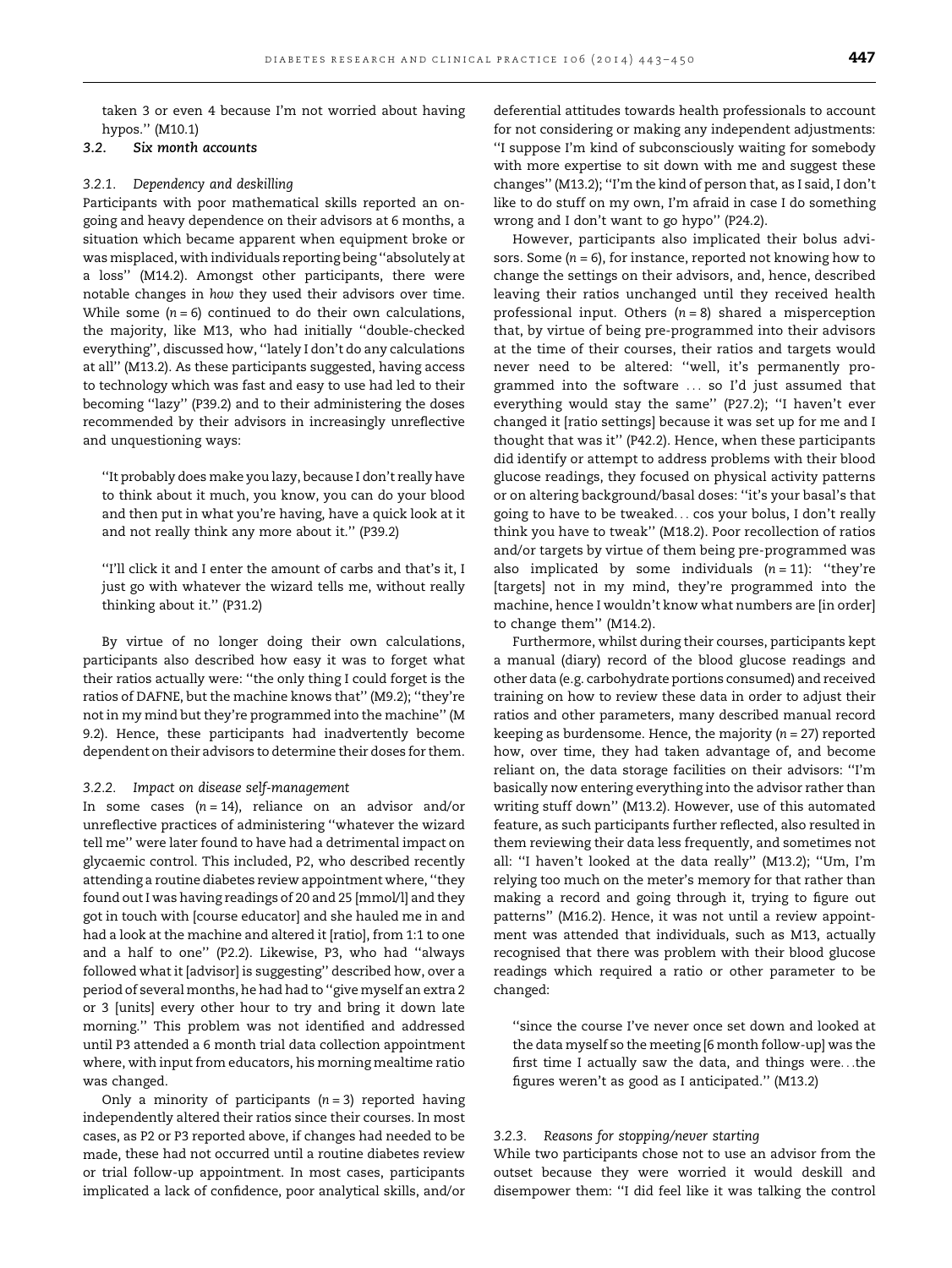out of me, I mean they spend a lot of time teaching you DAFNE, the principles and then it's suddenly said, 'now forget about that; the machine will do it for you''' (P28.1), the remainder  $(n = 4)$  highlighted practical and logistical reasons. This included a couple of MDI users who discussed how they had preferred their old metres, which did not have built-in advisors, because they were smaller, lighter and hence easier to transport: ''I know this is quite silly but it's too big for me, I feel I already carry so much in my bag'' (M22.1).

Some participants  $(n = 2)$  reported stopping using their advisors because they did not know how to change the settings or they found data entry too time-consuming and burdensome:

''you know it takes quite a long time to type all the numbers in and it's quite fiddly and stuff. I just want to do a blood test, see what I am, wallop some insulin in . . . I think if I used it, I would get tighter control. It's just that, in using it, it interferes with life more than I want it to. It would be, you know, a frequent inconvenience'' (M32.2).

A few  $(n = 2)$  also discontinued use in light of their experiences of administering recommended doses, observing repeated high or low blood sugar levels and, hence, losing trust in the technology:

''It was calibrated to a certain level, that other meter I got, you know, they did your carbohydrates and then your insulin and I kept questioning it and thinking ''something's not right here, I knew in my head if I give myself 2 [units] and my sugar's nine and a half, I'm going to end up hypoing. . . so I lost faith in it and I stopped using it.'' (M29.2)

# 4. Discussion

This is the first study to explore in-depth and over time people's experiences of using bolus advisors. Our findings suggest that most people, if given access to advisors, use them and perceive this technology as being beneficial. Not only did bolus advisors ease the burden of determining bolus doses, in many cases, a perceived benefit was that advisors eased the burden of data recording. Amongst participants who questioned their mathematical ability or whose concentration could be compromised by high/low blood glucose, use of advisors also offered reassurance that they were administering correctly calculated doses.

Hence, these findings lend support to earlier survey work which found improved overall wellbeing, confidence in dose determination and treatment satisfaction amongst people using bolus advisors [\[6,11,13\].](#page-7-0) However, by focusing on individuals' everyday experiences of using advisors and following the same people up over time, our findings suggest that there may be unintended and erstwhile unrecognised, adverse consequences to giving people access to this technology. Very few participants reported independently reviewing and altering their ratios and blood glucose targets over the 6 months of study, and, in some cases, this was described as having led to periods of poor glycaemic control.

In keeping with findings from earlier qualitative work undertaken with people on FIIT regimens who were not using advisors and who had received DAFNE training [\[5,19\]](#page-7-0), participants in the current study implicated lack of confidence and/or deferential attitudes to health professionals. However, our findings also suggest that use of bolus advisors may reinforce some of the problems encountered. Specifically, we have seen how some people simply didnot know how to change the settings on their advisors, whereas others reported a (mis)conception that, by virtue of individual parameters being pre-programmed, these would never need to be altered. Follow-up of individual participants has also highlighted how, by virtue of allowing advisors to do the calculations for them, people could become 'deskilled' and forget what their ratios actually were (which increased their reliance on their advisors), and administer doses in increasingly unreflective ways.

An additional area of concern is how participants' use of the data storage facilities on their advisors could result in their not reviewing their data, which mitigated their identifying problems and patterns in readings which could prompt them to adjust their parameters and/or seek health professional advice. Thus the data suggest that use of bolus calculators may undermine one of the underlying principles of DAFNE and similar programmes; namely, that patients should reflect on diary recordings of their blood glucose and carbohydrate intake to make adjustments to insulin doses in order to maintain pre-prandial glucose targets.

These findings suggest that, to promote effective use of advisors, people would benefit from on-going education and input from health professionals themselves trained in use of bolus advisors to remind them of the principles of use and to help ensure the correct ratios and parameters are programmed in and being used. Health professionals could also use their contacts with patients to address any misperceptions individuals might have about ratios and other settings never needing to be changed. However, given that health professional input is a costly option, consideration could also be given to developing and offering people more technologically advanced advisors, which contain pattern recognition software, which could offer prompts and alerts when problems with blood glucose control occur which patients may themselves fail to recognise. One component of acceptability of technology is trust [\[20,21\]](#page-7-0). If a device gives incorrect advice then an individual is less likely to trust it, and may stop using it, when in fact they could be prompted to re-examine their settings. As with many healthcare-related technological devices, bolus advisors may be of more use if real-time feedback was made available, analytics were more clinically meaningful [\[22\]](#page-7-0) and if they included decision support capabilities [\[23\].](#page-7-0)

The accounts of those who chose not to use their advisors also provide useful insight into how equipment might be improved. This includes making the devices used by those on MDI regimens compact and light-weight so they are easy to transport or incorporating advisor technology into devices individuals already use, such as mobile phones. Given that some people conveyed difficulties manually entering data into their advisors, they might also benefit from having access to voice recognition software.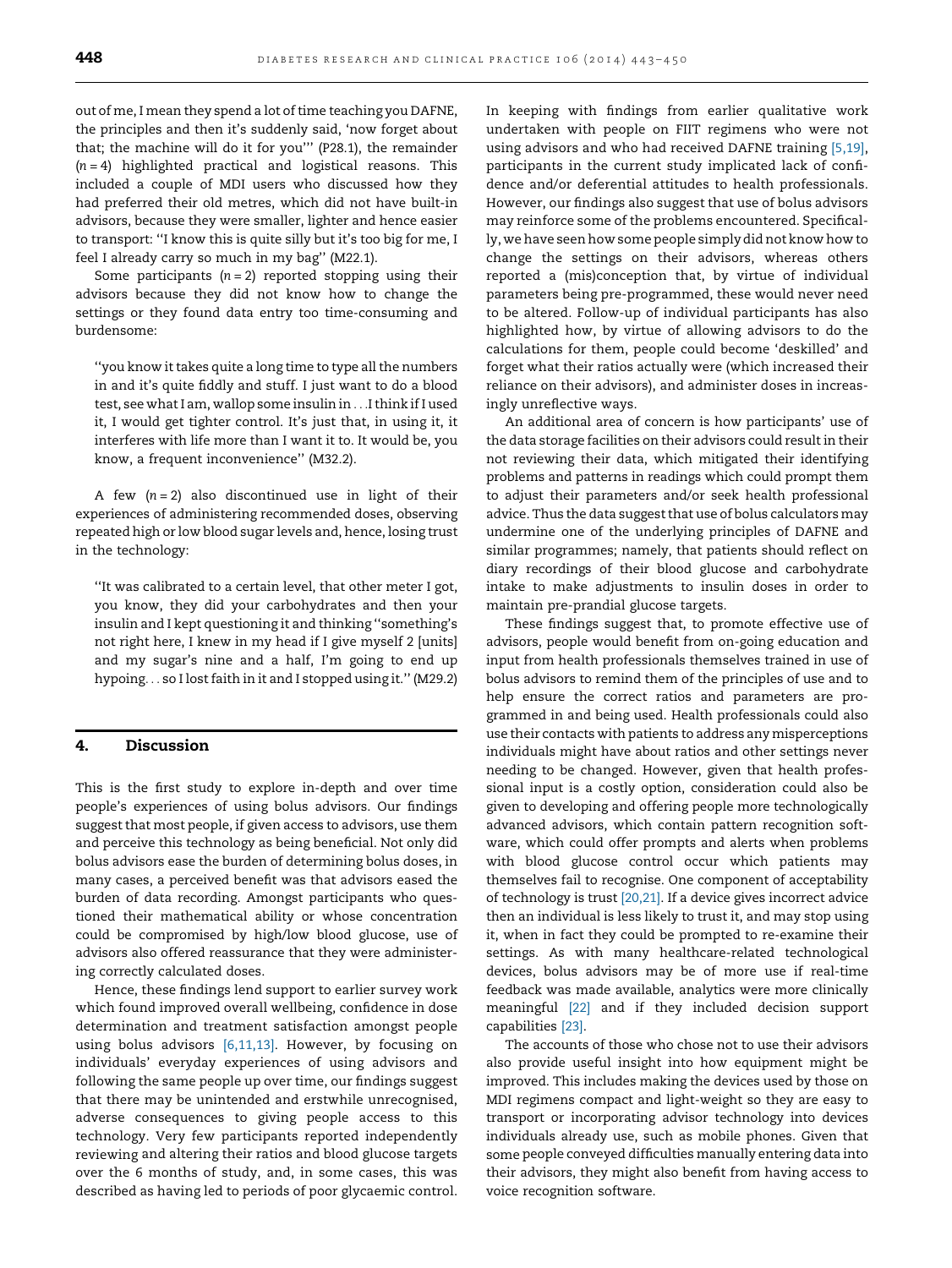<span id="page-6-0"></span>Our findings also call for more critical appraisal of the research which has reported clinical benefits amongst people on pump and MDI regimens who use advisors. In the studies undertaken by Klupa et al. and Shashaj et al., the duration of follow-up was extremely limited – 7 days and 2 weeks respectively [\[8,9\]](#page-7-0). In addition, in both studies, physicians set individual parameters into the advisors. Garg et al. and Ziegler et al. followed patients up for considerably longer (one year and 6 months respectively), but not only did these patients receive regular and intensive input and support over the period of follow-up, they also had their parameters programmed into their advisors by health professionals at initial and follow-up visits [\[10,11\]](#page-7-0). Given the findings reported in this study, we would question whether the same improvements in blood glucose levels and/or glycaemic control would have been observed if patients had been followed up for longer and with less intensive health professional input.

A key study strength is the use of an open-ended, longitudinal, exploratory design as this has enabled us identify a number of potentially important issues relating to bolus advisor usage which have not been recognised or reported in previous (quantitative) research. An additional strength is the inclusion of people on both pump and MDI regimens, which increases the potential generalisabilty of our findings, not least because key issues cut across both groups. A potential limitation is that we did include health professionals in our study. Our participants' accounts suggest that they have been inadequately supported by their routine health care providers after completion of their DAFNE course, possibly because these professionals lacked knowledge and understanding of bolus advisor technology. Hence, future research exploring what the issues are for health professionals and how they might be better trained and supported to support patients in using advisors could be considered. Furthermore, since we used a qualitative approach, our study was, by design, small-scale. Hence, to better determine the extent of the issues and potential problems identified in our study we would recommend a larger scale, longitudinal, quantitative study be undertaken with patients who use bolus advisors in a variety of health care settings. Longerterm follow-up of participants could also be considered to establish and explore whether the issues identified in this study extend over time.

# Conflict of interest

The authors declare that they have no conflict of interest.

# Acknowledgements

This project was funded by the National Institute for Health Research Health Technology Assessment (HTA) programme (project number 08/107/01). The views and opinions expressed therein are those of the authors and do not necessarily reflect those of the HTA, NIHR, NHS or the Department of Health. The authors would like to thank the patients who kindly took part in this study.

# Appendix A. REPOSE Group

The REPOSE Group comprises:

#### Clinical sites

Sheffield Teaching Hospitals NHS Foundation Trust

Jackie Elliott, Carla Gianfrancesco, Valerie Gordon, Linda Greaves, Simon Heller (Chief Investigator), Susan Hudson, Valerie Naylor, Chloe Nisbet, Carolin Taylor, Karen Towse Cambridge University Hospitals NHS Foundation Trust

Jane Baillie, Helen Brown, Karen Callaby, Katy Davenport, Sarah Donald, Mark Evans (Principal Investigator), Leila Faghahati, Sara Hartnell, Allison Housden, Kalbir Kaur Pabla, Candice Ward, Nicola Croxon

NHS Dumfries and Galloway

Fiona Green (Principal Investigator), Sheena Macdonald, Muna Mohammed, Vicky Steel, Katy Valentine, Pamela Young NHS Greater Glasgow and Clyde

Ann Boal, Patsy Clerkin, Lynn Doran, Joanne Flynn, Emma Gibb, Brian Kennon (Co-Principal Investigator), Robert Lindsay (Co-Principal Investigator), Hilary Peddie, Bernie Quinn, Janice Shepherd Harrogate and District NHS Foundation Trust

Janet Carling, Ann Collins, Laura Dinning, Peter Hammond (Principal Investigator), Christine Hare, Joyce Lodge, Sutapa Ray, Debora Brown, Jenny Farmer

King's College Hospital NHS Foundation Trust

Stephanie Amiel (Principal Investigator), Anita Beckwith, Alison Cox, Chris Cheyette, Pratik Choudhary, Linda East, June Ellul, Katharine Hunt, Helen Rogers, Kimberley Shaw, Ben Stothard, Lucy Diamond

NHS Lothian

Lindsay Aniello, Debbie Anderson, Kathy Cockerell, Alan Jaap (Principal Investigator), Vida Heaney, Alison Hutchison, Nicola Zammitt

Nottingham University Hospitals NHS Trust

Gayna Babington, Gail Bird, Janet Evans, Tasso Gazis, Nicola Maude, Peter Mansell (Principal Investigator), Karen Nunnick, Dawn Spick, Laura Fenn

#### Additional research team

University of Edinburgh

Jackie Kirkham, Julia Lawton, David Rankin

University of Sheffield

Hasan Basarir, Mike Bradburn, Alan Brennan, Michael Campbell, Lucy Carr, Tim Chater, Cindy Cooper, Munya Dimairo, Simon Dixon, Gemma Hackney, Jen Kruger, Ellen Lee, Diana Papaioannou, Kirsty Pemberton, Henry Smithson, Praveen Thokala, Emma Whatley, David White University of Southampton Katharine Barnard University of Warwick Pamela Royle, Norman Waugh DAFNE programme Gill Thompson, Sharon Walker, Pauline Cowling External Trial Steering Committee Sean Dinneen, Richard Holt (Chair), Dawn Kitchener, Jane Morgan, Mark Mullee, John Pickup, Brian Trench External Data Monitoring and Ethics Committee

Paul Ewings, Robert Tattersall (Chair), Florence Finlay White

## r e f e r e n c e s

<sup>[1]</sup> American Diabetes [Association.](http://refhub.elsevier.com/S0168-8227(14)00411-2/sbref0005) Executive summary: standards of medical care in [diabetes—2011.](http://refhub.elsevier.com/S0168-8227(14)00411-2/sbref0005) Diabetes Care [2011;34\(Suppl.](http://refhub.elsevier.com/S0168-8227(14)00411-2/sbref0005) 1):S4–10.